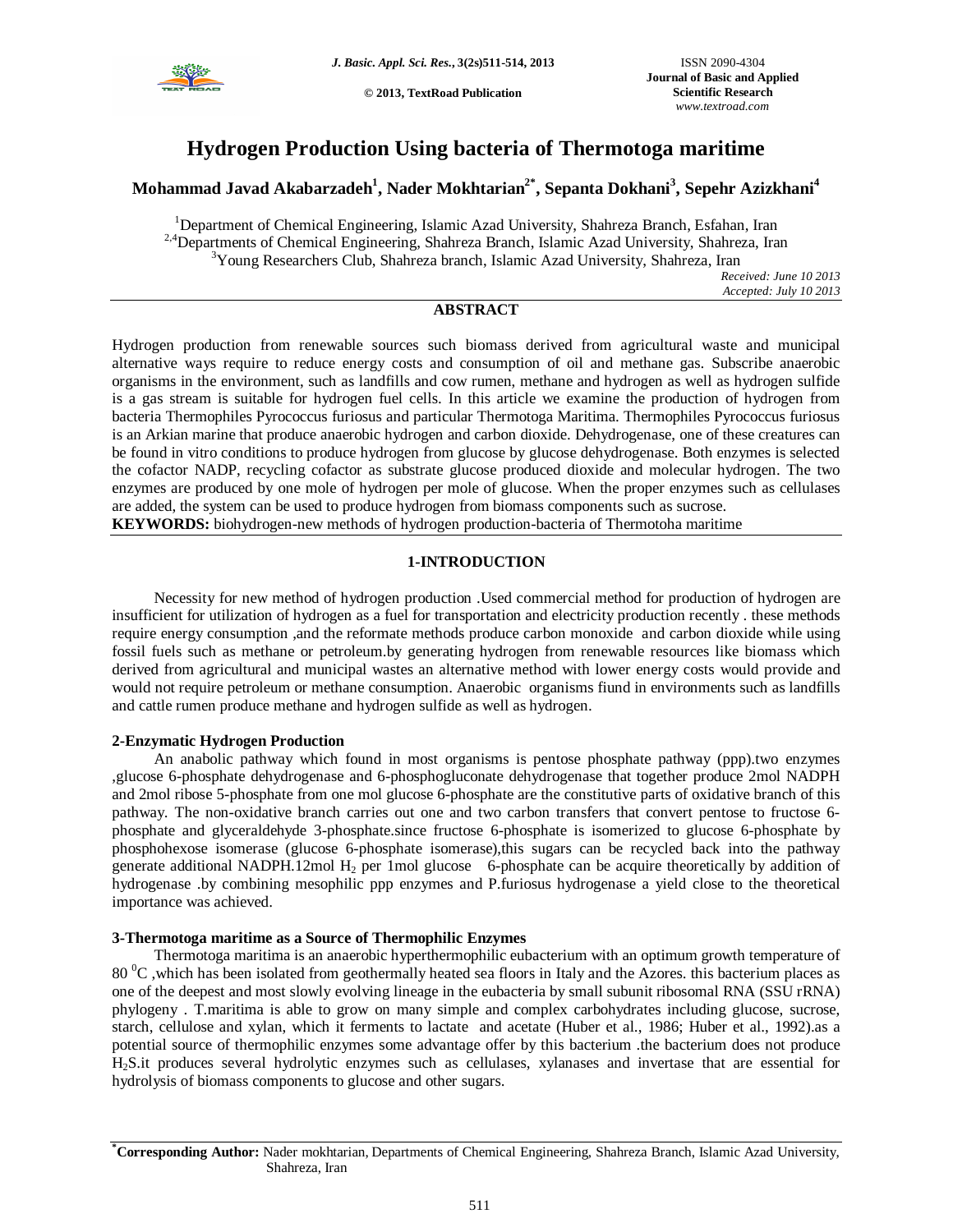The complete genome has been sequenced and many of the genes identified, which greatly simplifies construction of expression subclones for recombinant protein expression (Nelson et al., 1999).genes encoding the enzymes constituting the pentose phosphate pathway were identified in the complete genomic sequence. previous studies show that these enzymes are expressed in functional from by T.maritima. cell extracts of T.maritima have been reported to include conventional forms of glucose 6-phosphate dehydrogenase, 2-keto-3 deoxyphosphogluconate aldolase (an enzyme of the Enter-Doudoroff Pathway) and all of the enzymes of the glycolytic (Emden-Meyeroff) pathway (Selig et al.,1997).from this bacterium some enzymes of interest for biomass utilization , such as cellulases, B-glucosidases, xylanases, and xylose isomerase have also been characterized .(bronnenmeier et al.,1995;Vielle et al.,1995).

The T.maritima proteins that have been characterized resemble their mesophilic counterparts, except for their thermal stability and optimal reaction temperature.at high levels in cell extracts of T.maritima the enzyme glyceraldehyde 3-phosphate dehydrogenase was declared following a three-step purification, the enzyme was found to resemble it is mesophilic counterparts in it is properties,except for it is exceptional thermostability. according to sequence analysis the result of the accumulation of several changes in amino acid sequence was thermal stability (Wrba et al.,1997).

#### **4-Synthetic enzymatic pathway for H<sup>2</sup> production from T.maritima**

Jonathan wood ward et al in the following simulation reached to design of ppp (pantose phosphate pathway) recombinant.



Fig. 1 analysis of production 12mol hydrogen/1mol glucose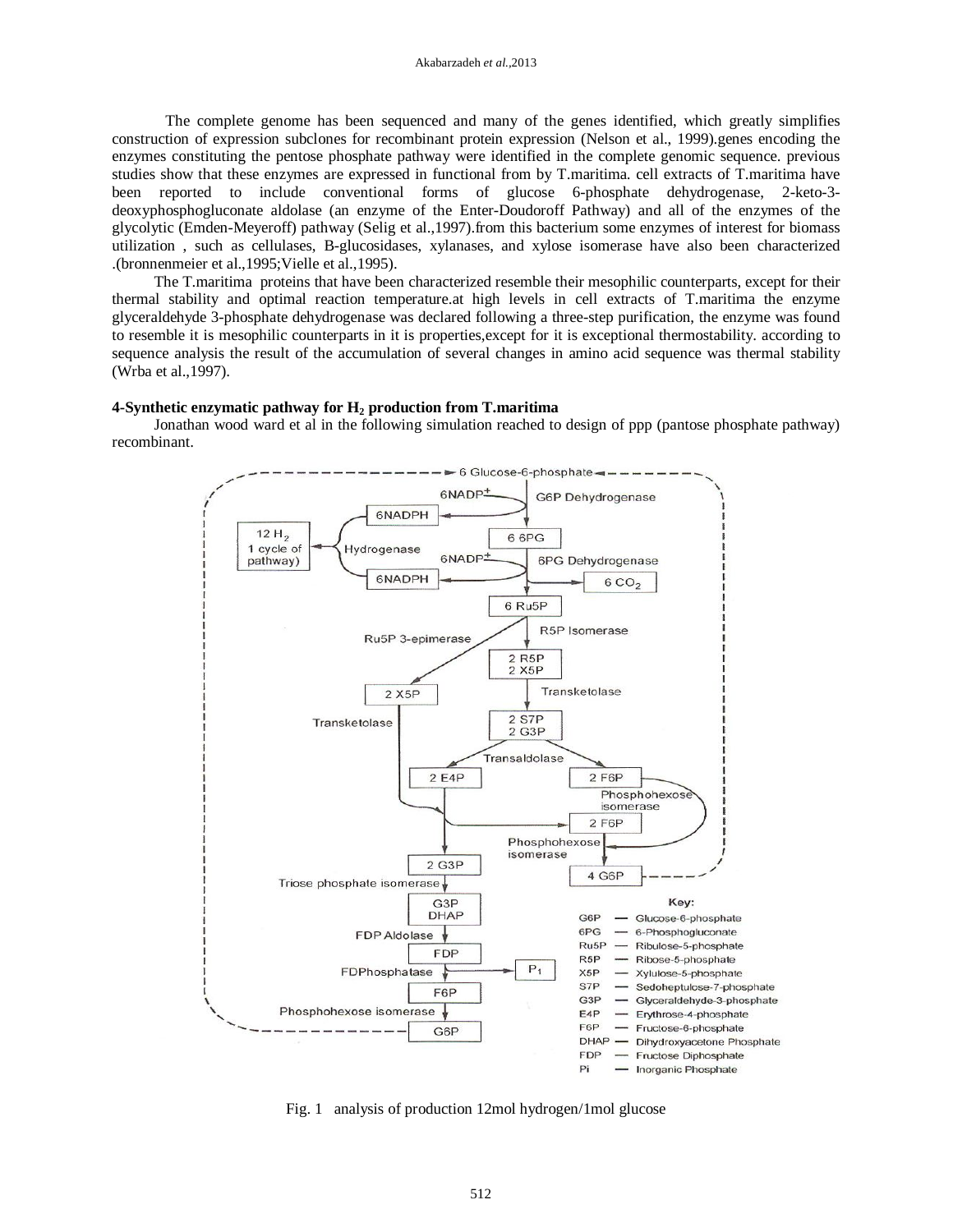

Julia S. martin del campo et al in the same action, designed the below simulation in figure 2 .

#### **5-Recombinant GP6 Dehydrogenase**

Greenbuam fostered the continuous cultivation of T.maritima for first time in 1984. After that Jonathan wood ward et al on completion of this cultivation to production 131.7 µmoles hydrogen at the maximum theoretical efficiency of 1.98% reached to the below diagram .this cultivation can be achieved from 0.5% glucose insolation. The following chart contains 20 ml of hydrogen production from 0.5 % glucose at 70  $\degree$  C is plotted.



Julia S. martin del campo et al on completion of this test reached to method that illustrate the rate formation of hydrogen.

In this method compare profile of hydrogen formation from xylose with ATP and polyphosphate in  $50^{\circ}$ C.as you see in Fig. 4 .